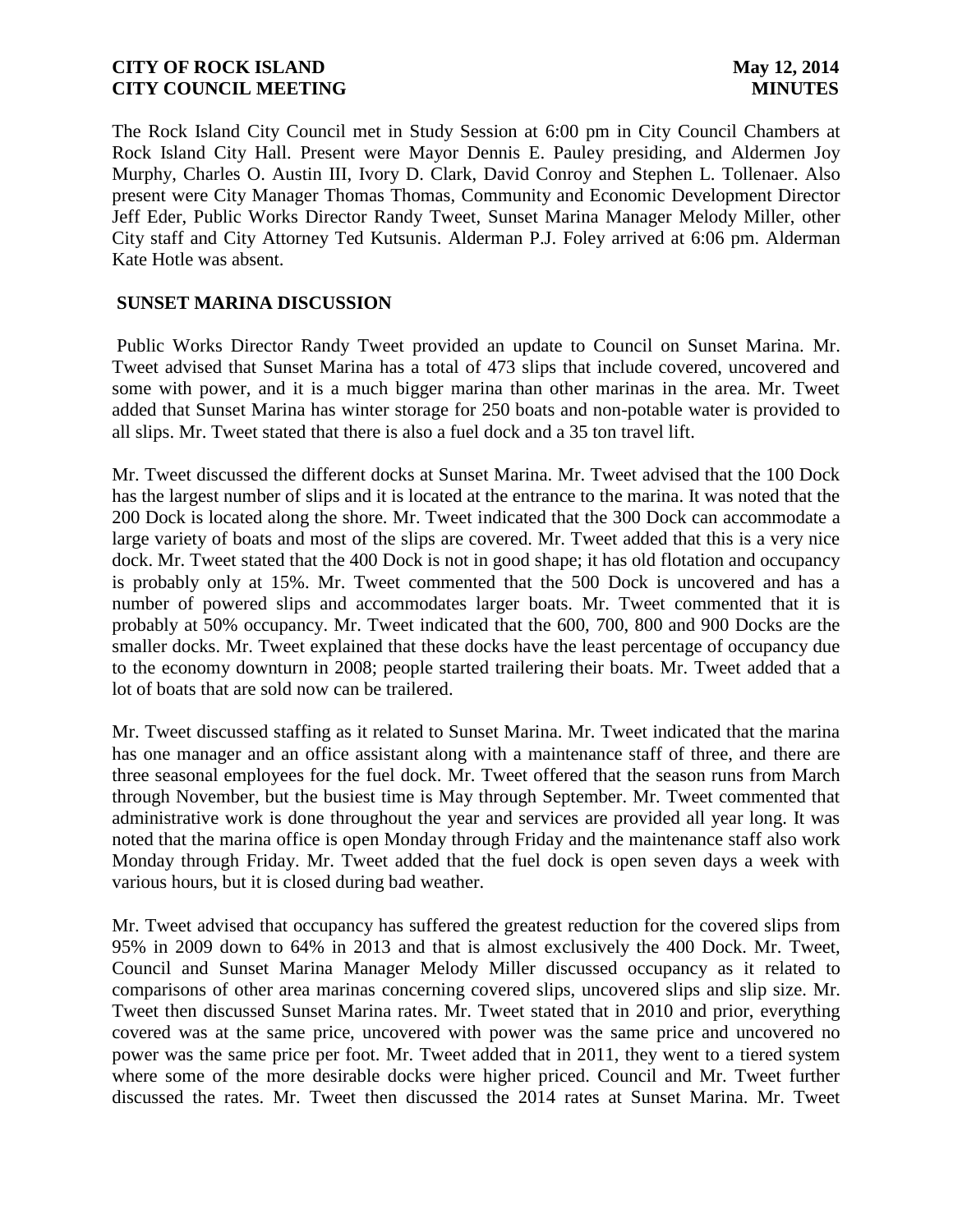advised that everyone did get a 3.0% rate increase. Mr. Tweet added that there is a 25% discount for the 400 Dock for covered slips. Mr. Tweet noted that there is a 10% decrease for active and retired military personnel. Council and Mr. Tweet discussed rates as it related to the marketing component. Mr. Tweet discussed customer surveys as it related to customer satisfaction concerning the docks, support facilities and staff service.

Mr. Tweet discussed various maintenance projects completed in 2013, which included installing tub floats and dock fingers on the 300 Dock and putting some flotation on the smaller docks. Mr. Tweet stated that this year, there are a number of projects in the works. Mr. Tweet advised that the marina roof will be worked on, and dock fingers will be put on the 100 Dock. Mr. Tweet added that tub floats will be installed on the 800 Dock and dock boards will be installed on the smaller docks. Mr. Tweet discussed the dredging issue. Mr. Tweet pointed out that the marina needs to be dredged every two years and they have been trying for the last year to get the permit from the IEPA and IDNR. Mr. Tweet further discussed this issue.

Mr. Tweet discussed the challenges concerning Sunset Marina, which included; operating at a break-even point with no money for major work; new competition for winter land storage; the need for constant dredging; and harbor entrance siltation. Mr. Tweet also discussed the goals for the marina, which included increasing occupancy and increasing customer satisfaction. Mr. Tweet advised that they are working with UpStream concerning the marketing component for occupancy. Mr. Tweet also stated that they want to take a more pro-active approach to maintenance and explore options for additional amenities such as a washer and dryer facility and more inside boat storage concerning customer satisfaction.

Mr. Tweet also discussed possible future upgrades, one of which included doing something with the 400 Dock. Mr. Tweet and Council discussed the 400 dock as it related to cost concerning refurbishing it or replacing it. Mr. Tweet offered that they would like more 30 foot powered slips, along with upgrading flotation for the smaller docks. Mr. Tweet indicated that a hydraulic trailer would allow for putting the boats next to each other for winter storage. Mr. Tweet also discussed amenities as it related to washer and dryer facilities, additional inside storage and a possible restaurant. In addition, Mr. Tweet discussed possible decking replacement.

Council and Mr. Tweet further discussed the possible future upgrades. Council discussed weekend hours as it related to the marina office. Ms. Miller and Council discussed amenities as it related to what other area marinas are offering to customers. Council further discussed Mr. Tweet's presentation.

# **ADJOURNMENT**

A motion made by Alderman Foley and seconded by Alderman Murphy to adjourn the meeting carried by the following Aye and No vote. Those voting Aye being; Alderman Murphy, Alderman Austin, Alderman Clark, Alderman Conroy, Alderman Foley and Alderman Tollenaer; those voting No, none. The meeting was adjourned at 6:36 pm.

 $\frac{1}{2}$  , and the set of the set of the set of the set of the set of the set of the set of the set of the set of the set of the set of the set of the set of the set of the set of the set of the set of the set of the set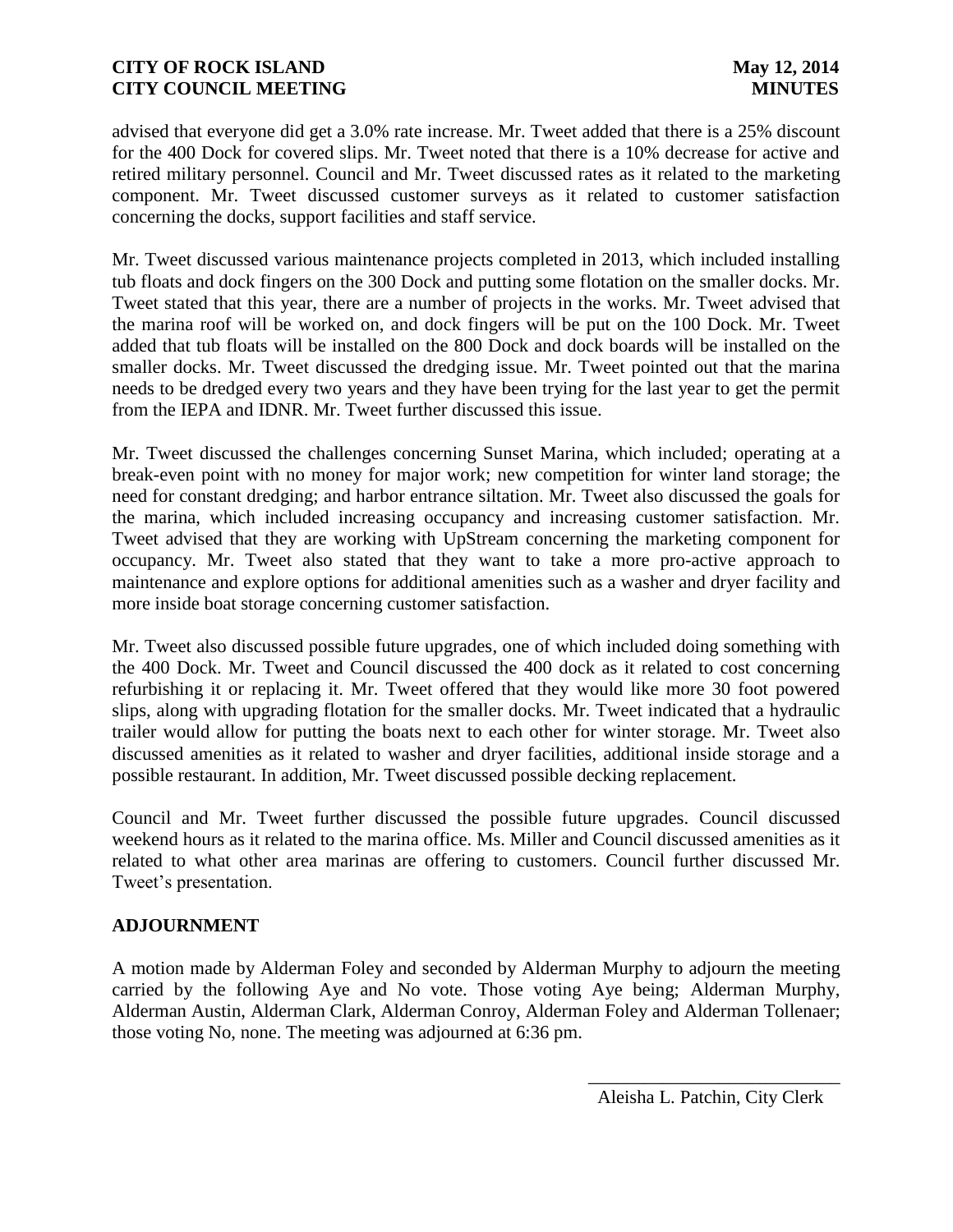Rock Island City Council met in regular session at 6:45 pm in Council Chambers of Rock Island City Hall. Present were Mayor Dennis E. Pauley presiding, and Aldermen Joy Murphy, Charles O. Austin III, Ivory D. Clark, David Conroy, P.J. Foley and Stephen L. Tollenaer. Also present were City Manager Thomas Thomas and City Attorney Ted Kutsunis. Alderman Kate Hotle was absent.

### Introductory Proceedings

Mayor Pauley called the meeting to order and led in the Pledge of Allegiance. Alderman Conroy gave the Invocation.

# Agenda Item #5 **Minutes of the meeting of May 5, 2014.**

A motion was made by Alderman Austin and seconded by Alderman Foley to approve the minutes of the meeting of May 5, 2014 as printed. The motion carried by the following Aye and No vote; those voting Aye being; Alderman Murphy, Alderman Austin, Alderman Clark, Alderman Conroy, Alderman Foley and Alderman Tollenaer; those voting No, none.

# Agenda Item #6 **Update Rock Island by Mayor Pauley.**

Mayor Pauley advised that the 2014 Illinois Click It or Ticket campaign kicked off May 9<sup>th</sup>. The Rock Island Police Department has joined with the Illinois Department of Transportation (IDOT), the Illinois State Police (ISP) and hundreds of local law enforcement agencies across the State to save more lives by strongly enforcing seat belt laws. "Memorial Day weekend kicks off the busy summer driving season, and we want to ensure that everyone arrives at their destination safe and sound," said Chief Jeff VenHuizen. "Our officers are prepared to ticket anyone, front or back seat, who is not wearing a seat belt." Mayor Pauley stated that while this year's Click It or Ticket enforcement campaign runs through May  $26<sup>th</sup>$ , officers are out enforcing seat belt laws year-round. Mayor Pauley stated to buckle up and encourage your loved ones to do the same. You will save the cost of a ticket and may save a life. For more information about the Click It or Ticket campaign, please visit [www.buckleupillinois.org.](http://www.buckleupillinois.org/)

Mayor Pauley stated that after years of planning, the Quad City Botanical Center Children's Garden will open Phase 1 on Wednesday, May 14, 2014. Mayor Pauley added that the Children's Garden Phase 1 will include our own Mississippi River with headwaters and a delta. Join us on Wednesday at 4:00 pm for the ribbon cutting ceremony and soft opening. The ribbon cutting is free for the public. Stay for the festivities after as the Rock Island Rotary hosts a Centennial Celebration. Mayor Pauley commented that a social hour will follow from 5:00-6:00 pm with cocktails and hors d'oeuvres and special music by Ellis Kell. A dinner buffet will begin at 6:00 pm and the program will start at 7:00 pm. Tickets are \$35.00 per person / \$45.00 at the door. Seating is limited.

Mayor Pauley advised that the Martin Luther King Jr. Community Center A.C.T.I.V.E. Club is hosting a Trivia Night, Friday, May 16, 2014 at the King Center, 630 9<sup>th</sup> Street, Rock Island. The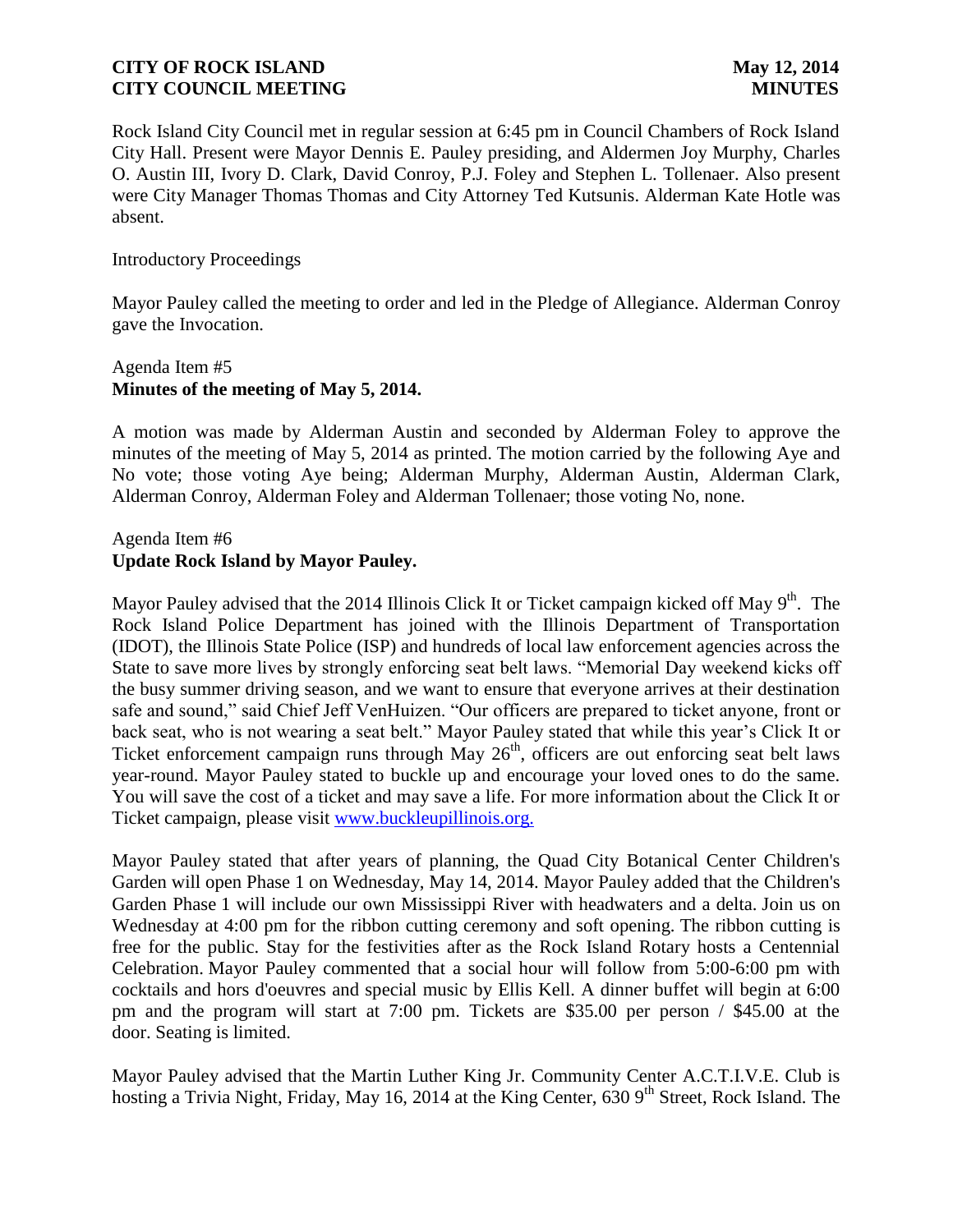doors open at 6:00 pm and the contest begins at 7:00 pm. Cost is \$10.00 per person or \$80.00 a table/team. You can bring snacks or food will be available for purchase. No alcoholic beverages are allowed. Any questions, call (309) 732-2999.

Mayor Pauley stated that the 2014 Quad Cities Heart Walk is the American Heart Association's national campaign to get America moving and begins the "mission in action". Mayor Pauley indicated that through the Heart Walk, opportunities are created for people to improve their health by walking and simultaneously raising funds to help fight heart disease and stroke. Join the American Heart Association this year at the Quad Cities 2014 Heart Walk and let your footsteps raise awareness and funds, Saturday, May  $17<sup>th</sup>$  in The District of Rock Island, 1809  $2<sup>nd</sup>$ Avenue. Festivities begin at 8:00 am and the walk starts at 9:30 am. Register to walk at [www.quadcitiesheartwalk.org.](http://www.quadcitiesheartwalk.org/)

## Agenda Item #7 **Presentation of the Rock Island Historic Preservation Awards.**

Ms. Linda Anderson of 1718 21<sup>st</sup> Street and representing the Rock Island Preservation Society stated that May is National Historic Preservation Month. Ms. Anderson stated that this year, the Preservation Society is presenting two preservation awards and two certificates of recognition.

Ms. Anderson inquired upon Mayor Pauley to join her at the podium for the award ceremony. Ms. Anderson and the Mayor then presented the two Certificates of Recognition. The first award was presented to Ray and Jenny Salisbury for restoration of the exterior siding and replacement of iron supports and railings with wood for the porch at  $1923 \, 10^{th}$  Avenue. The second award was presented to Karen Young for the restoration of the roof for a porch-like entrance at 1612 22<sup>nd</sup> Street.

Rock Island Economic Growth Corporation was presented with the Historic Preservation Award for complete interior and exterior home restoration and renovation for the K.T. & Netta Anderson house at 917 19<sup>th</sup> Street. Brian Hollenback accepted the award. Ms. Anderson noted that this house at 917 19<sup>th</sup> Street is Rock Island's newest local landmark and presented an official landmark plaque to Tanishia Yancey, owner of this home. Ms. Yancey was unable to attend the awards presentation.

Rock Island Economic Growth Corporation was also presented with the Historic Preservation Award for Infill Housing in the Broadway Historic District at 1042 17<sup>th</sup> Street and 1208 19<sup>th</sup> Street and for eight homes in the New Old Chicago Neighborhood at the  $600$  block of  $10<sup>th</sup>$  Street. Brian Hollenback accepted the award. In addition, some of the owners of these new homes were welcomed into this neighborhood, one of which was Alderman Clark.

At this time, Mayor Pauley read the proclamations for items 9, 10 and 11.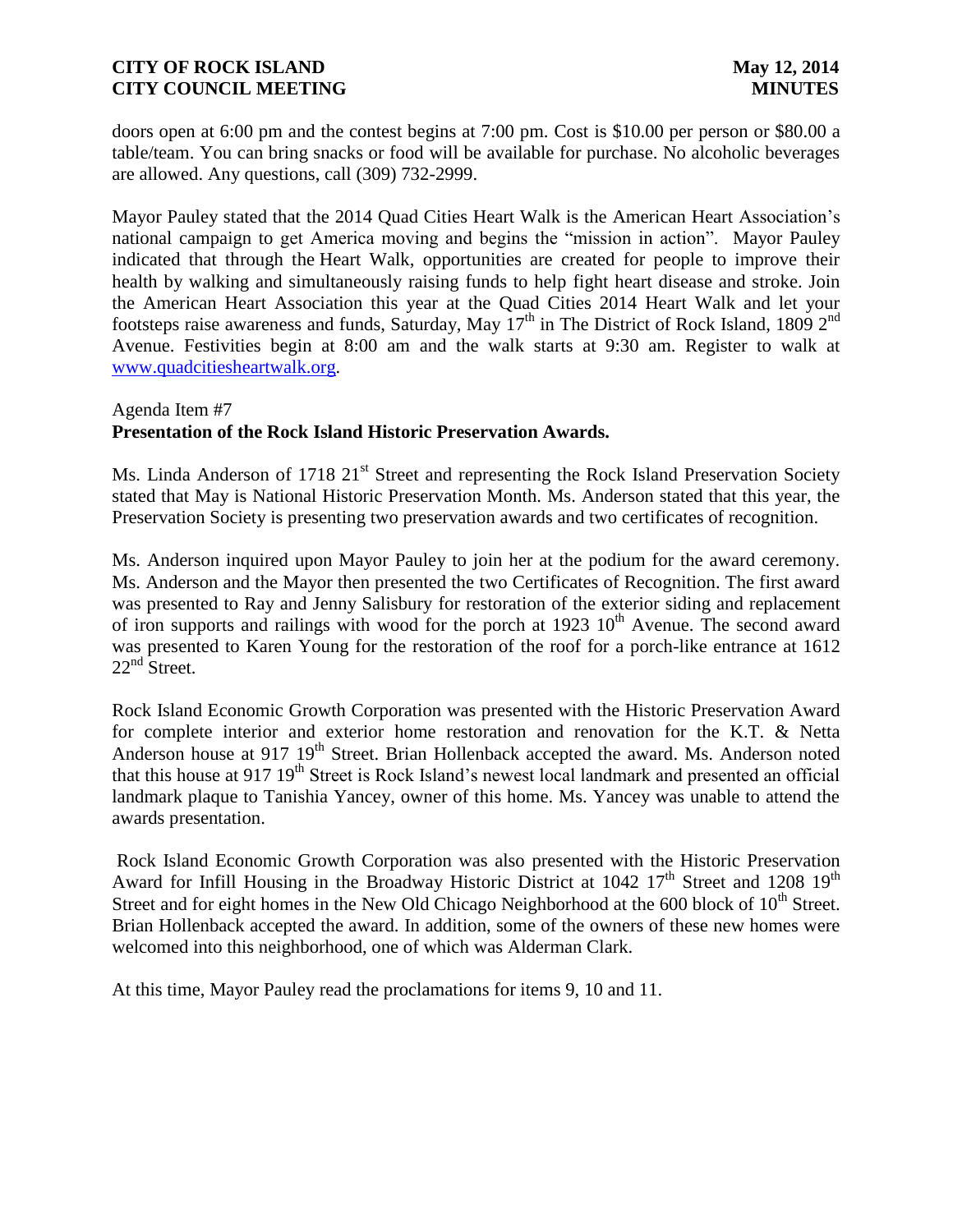# Agenda Item #9 **Proclamation declaring Wednesday, May 14, 2014 as Rock Island Rotary Day.**

Mayor Pauley read the proclamation. Anne McGlynn thanked the Mayor for the proclamation. Ms. McGlynn stated that the club has had a very busy 100 years and looks forward to 100 more years. Ms. McGlynn stated that they are focused on being a catalyst to this community, and they focus on youth development and increasing literacy.

# Agenda Item #10 **Proclamation declaring May 18 through May 24, 2014 as National Public Works Week.**

Mayor Pauley read the proclamation. Public Works Director Randy Tweet thanked the Mayor and Council for the proclamation. Mr. Tweet stated that Public Works has had a tough year with a record snowfall, a record number of main breaks and now right into a flood. Mr. Tweet added that Public Works appreciates this recognition.

# Agenda Item #11 **Proclamation declaring May, 2014 as National Preservation Month.**

Mayor Pauley read the Proclamation. Ms. Colleen Vollman, Chairman of the Preservation Commission accepted the proclamation on behalf of the Preservation Commission and thanked the Mayor and Council for the proclamation.

# Agenda Item #8 **Presentation of the Financial Management Report for March 2014.**

Finance Director Cynthia Parchert answered a question that Alderman Austin had inquired about in regards to video gaming. Ms. Parchert advised that for the year ending March 31, 2014, the City had budgeted \$60,750.00 in revenue. Ms. Parchert added that the City actually brought in a little below \$52,000.00. It was noted that 86% of what was budgeted has been collected.

Ms. Parchert then provided a few highlights from the Financial Management Report for March 2014. Ms. Parchert stated that this is the City's year-end and the target is 100%. Ms. Parchert pointed out that the report that was provided to Council has some audit entries, but not all audit entries. Ms. Parchert explained that most of the payables have been booked and in most cases, expenses are pretty accurate. However, the cutoff date for receivables is the end of May. Ms. Parchert commented that all revenue may not be necessarily recorded in this report.

Ms. Parchert indicated that the General Fund shows revenues over expenditures just shy of \$1 million dollars. Ms. Parchert further discussed this item. Ms. Parchert advised that the Public Library Fund has net expenses of \$23,000.00, which was budgeted for a higher loss. Ms. Parchert commented that this did better than what was expected. Ms. Parchert stated that in the area of Riverboat Gaming, it was budgeted for about \$6 million dollars; it came in at \$5 million dollars. Ms. Parchert added that there is a net loss in that fund of \$1.2 million dollars. Ms. Parchert further discussed this item. Ms. Parchert indicated that the Waterworks/Water Fund currently shows a loss of \$145,000.00, but not all receivables are in on that fund yet. Ms.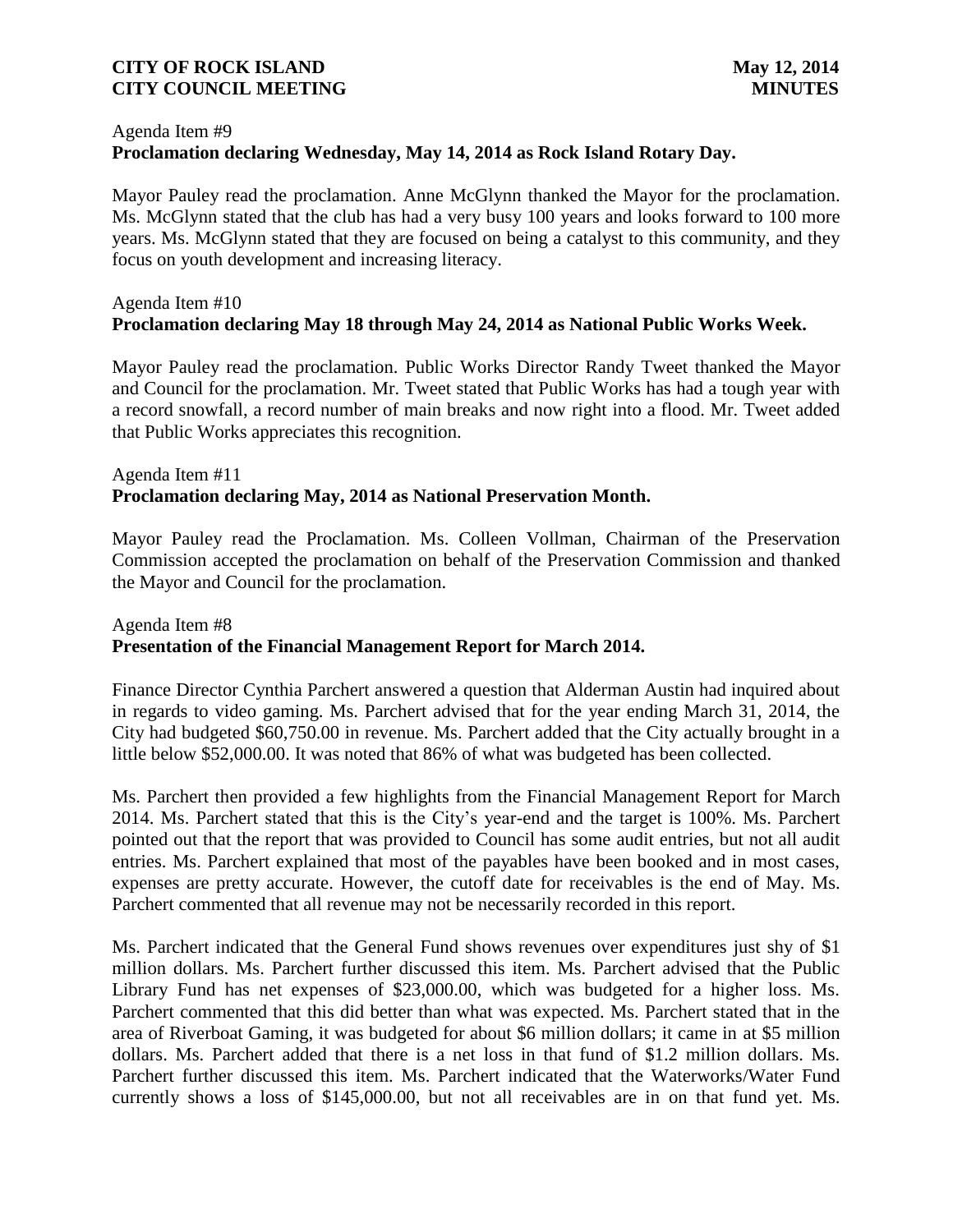Parchert pointed out that the Wastewater Treatment Fund currently shows a loss of approximately \$16 million dollars, but that has to do with the Long Term Control Plan and the way the revenues and expenses come in. Ms. Parchert noted that not all audit entries are in yet. Ms. Parchert stated that the Sunset Marina Fund is currently coming in with a net loss of about \$57,000.00; there is a negative cash balance of \$31,000.00. Ms. Parchert advised that the Engineering Fund is showing a net loss of \$421,000.00 and revenues show 57% of the budget. Ms. Parchert noted that not all revenue has been recorded for this fund yet. Ms. Parchert pointed out that the Hydroelectric Plant Fund shows a net loss of approximately \$152,000.00. Ms. Parchert explained that there is an audit adjustment that will record that to zero because any revenue or losses are shared with the Water and Sewer Funds. Ms. Parchert further discussed this item.

Ms. Parchert then discussed tax revenues. Ms. Parchert commented that Sales Tax was estimated at \$235,000.00 for March and it came in at \$203,000.00. Ms. Parchert commented that the Local Option Sales Tax was estimated at \$200,000.00 and it came in at \$165,000.00. Ms. Parchert concluded that the Gaming Tax was budgeted at \$6 million dollars and approximately \$5.1 million dollars was brought in. Ms. Parchert noted that it is under budget by about \$884,000.00.

### Agenda Item #12

### **Public Hearing on a request from John and Gloria Streiter for a Special Use Permit to operate a two-chair beauty shop in their existing office building at 2100 18th Avenue.**

Mayor Pauley closed the regular meeting at 7:17 pm and opened a Public Hearing on a request from John and Gloria Streiter for a Special Use Permit to operate a two-chair beauty shop in their existing office building at 2100 18<sup>th</sup> Avenue.

John and Gloria Streiter of 3918 14<sup>th</sup> Street stepped forward. Mayor Pauley swore in John and Gloria Streiter.

Mr. Streiter stated that they built the building in 1964 and they have been operating it as an office until last September when they decided to rent the space out. Mr. Streiter stated that a lady from Moline had approached them to rent space to her for a two-chair beauty shop. Mr. Streiter added that this shop will be in the basement of the east wing.

Mrs. Streiter stated that they have a large parking lot of approximately 32 spaces, which is hardly used. Mrs. Streiter added that it will just be the proprietor of that beauty shop and an assistant. Mrs. Streiter commented that there will not be very much traffic.

Alderman Austin clarified the recommendation, which was to approve the special use permit with the conditions that; three employees shall be allowed; hours of operation shall be from 8:30 am to 5:00 pm, Monday through Wednesday, 8:00 am to 6:00 pm on Thursdays and 8:00 am to 7:00 pm on Fridays and Saturdays; a minimum of five parking spaces be provided for the beauty shop from the total of 32 existing spaces in the parking lot; a 2' x 4' non-illuminated attached sign shall be allowed; and the use shall meet all other applicable codes and ordinances.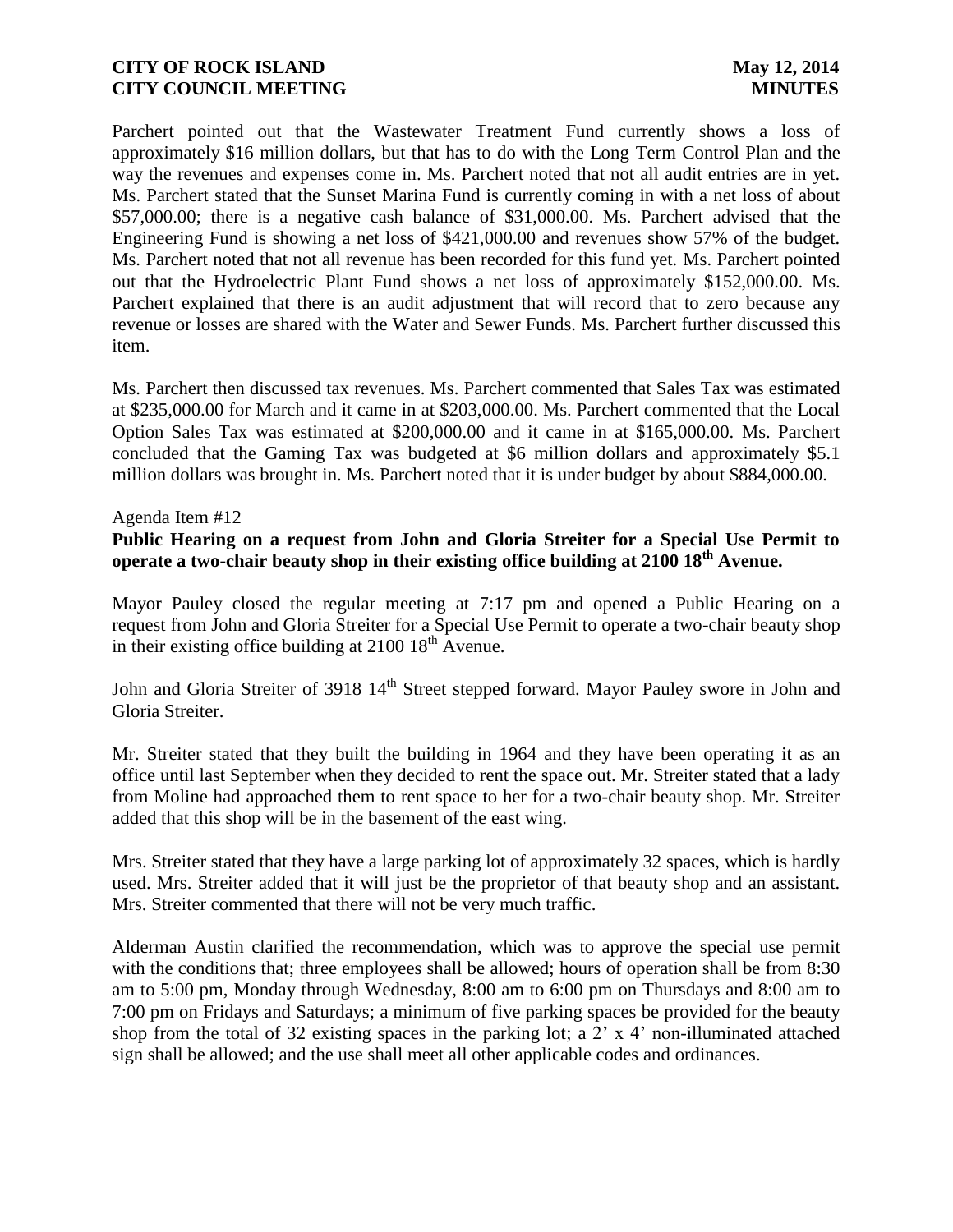Alderman Austin inquired as to whether everything that was just stated is how Mrs. Streiter understood it.

Mrs. Streiter stated yes, but there will be only two employees. Alderman Austin advised that it is allowing for three employees and if there is a point in time where there would be three employees, you would not have to come back each time to ask for it.

Mayor Pauley inquired as to whether there was anyone who wished to speak in favor of the Special Use Permit. No one stepped forward.

Mayor Pauley then inquired as to whether there was anyone who wished to speak in opposition to the Special Use Permit. No one stepped forward.

With no person present to speak in favor of or in opposition to the Special Use Permit, Mayor Pauley closed the Public Hearing and reconvened the regular meeting at 7:21 pm.

It was moved by Alderman Foley and seconded by Alderman Austin to approve the special use permit as recommended, subject to the stipulations that; three employees shall be allowed; hours of operation shall be from 8:30 am to 5:00 pm, Monday through Wednesday, 8:00 am to 6:00 pm on Thursdays and 8:00 am to 7:00 pm on Fridays and Saturdays; a minimum of five parking spaces be provided for the beauty shop from the total of 32 existing spaces in the parking lot; a 2' x 4' non-illuminated attached sign shall be allowed; the use shall meet all other applicable codes and ordinances; and refer to the City Attorney for an ordinance.

Discussion followed. Alderman Foley stated that he is the Alderman for this area right on the 18<sup>th</sup> Avenue corridor. Alderman Foley added that he supports this special use permit. Alderman Foley commented that he had not been contacted by any neighbors in regards to this item.

After discussion, the motion carried by the following Aye and No vote; those voting Aye being; Alderman Murphy, Alderman Austin, Alderman Clark, Alderman Conroy, Alderman Foley and Alderman Tollenaer; those voting No, none.

## **Agenda Items 13, 14, 15, 16 and 17**

Alderman Conroy moved to consider, suspend the rules and pass the ordinances for item 13, establishing a handicapped parking space at 2032 35<sup>th</sup> Street; item 14, establishing a right turn only lane heading west bound on  $\tilde{4}^{\text{th}}$  Avenue at  $44^{\text{th}}$  Street; item 15, establishing a handicapped parking space at  $1611 \frac{12^{th}}{25}$  Street; item 16, establishing a handicapped parking space at 2923  $13^{th}$ Avenue and item 17, establishing a no parking zone on the north side of  $35<sup>th</sup>$  Avenue 165 feet west of  $17<sup>th</sup>$  Street, Alderman Clark seconded. The motion carried by the following Aye and No vote; those voting Aye being; Alderman Murphy, Alderman Austin, Alderman Clark, Alderman Conroy, Alderman Foley and Alderman Tollenaer; those voting No, none.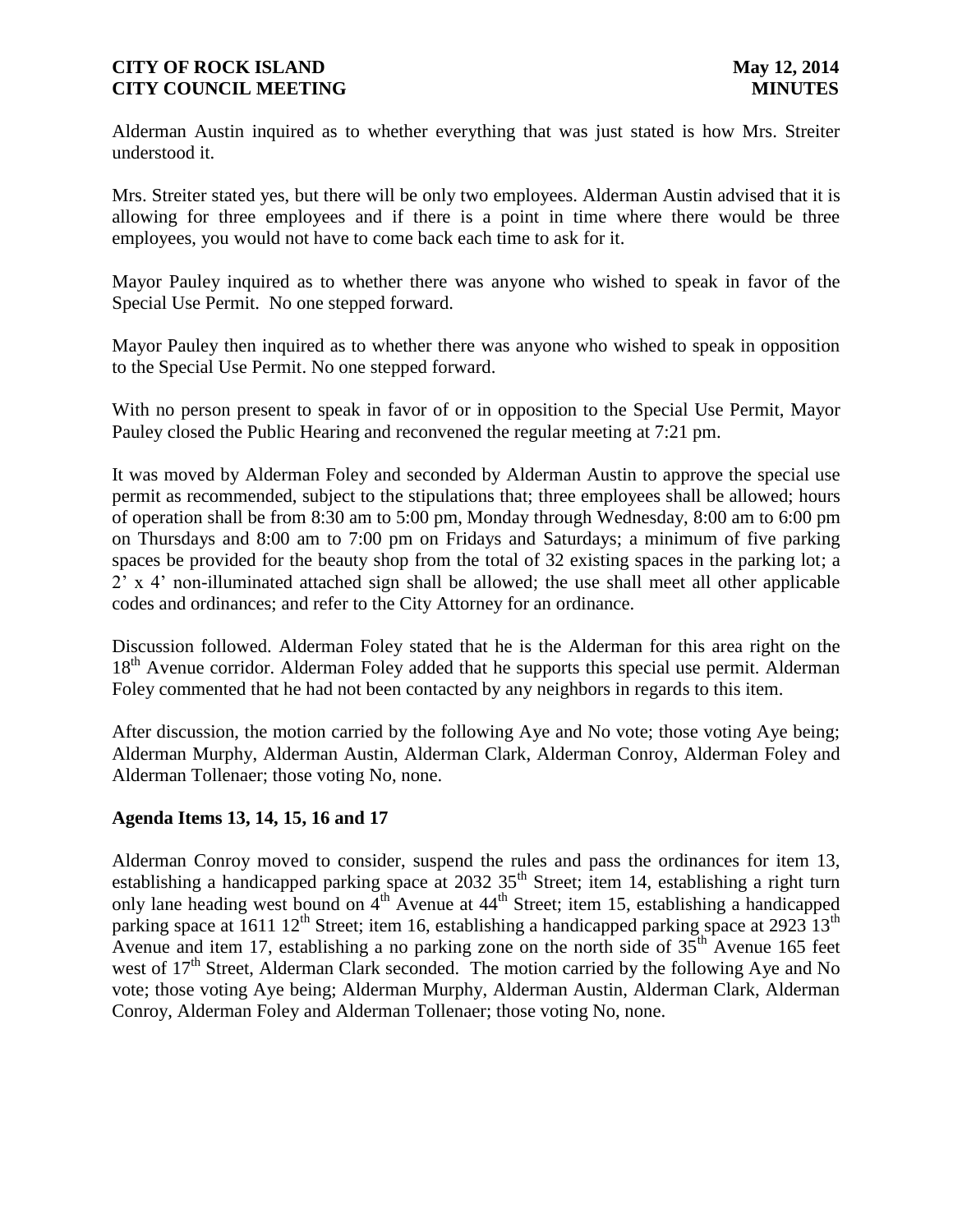Agenda Item #13

**A Special Ordinance establishing a handicapped parking space at 2032 35th Street**.

Agenda Item #14 **A Special Ordinance establishing a right turn only lane heading west bound on 4th Avenue at 44th Street.** 

Agenda Item #15 **A Special Ordinance establishing a handicapped parking space at 1611 12th Street**.

Agenda Item #16 **A Special Ordinance establishing a handicapped parking space at 2923 13th Avenue.**

Agenda Item #17

**A Special Ordinance establishing a no parking zone on the north side of 35th Avenue 165 feet west of 17th Street.**

Agenda Item #18 **CLAIMS**

It was moved by Alderman Austin and seconded by Alderman Conroy to accept the following reports and authorize payments as recommended. The motion carried by the following Aye and No vote; those voting Aye being; Alderman Murphy, Alderman Austin, Alderman Clark, Alderman Conroy, Alderman Foley and Alderman Tollenaer; those voting No, none.

a. Report from the Human Resources Department regarding payment in the amount of \$5,323.27 to MidAmerican Energy for General Liability claim.

b. Report from the Public Works Department regarding payment in the amount of \$19,339.35 to Langman Construction, Inc. for thawing a portion of the frozen water main under  $34<sup>th</sup>$  Avenue.

# Agenda Item #19 **Claims for the week of May 2 through May 8 in the amount of \$680,839.68.**

Alderman Clark moved and Alderman Foley seconded to allow the claims. The motion carried by the following Aye and No vote; those voting Aye being; Alderman Murphy, Alderman Austin, Alderman Clark, Alderman Conroy, Alderman Foley and Alderman Tollenaer; those voting No, none.

Agenda Item #20

**Report from the Public Works Department regarding bids for the 2014 PCC Street Patching Program, recommending the bid be awarded to Walter D. Laud, Inc. in the amount of \$154,555.00.**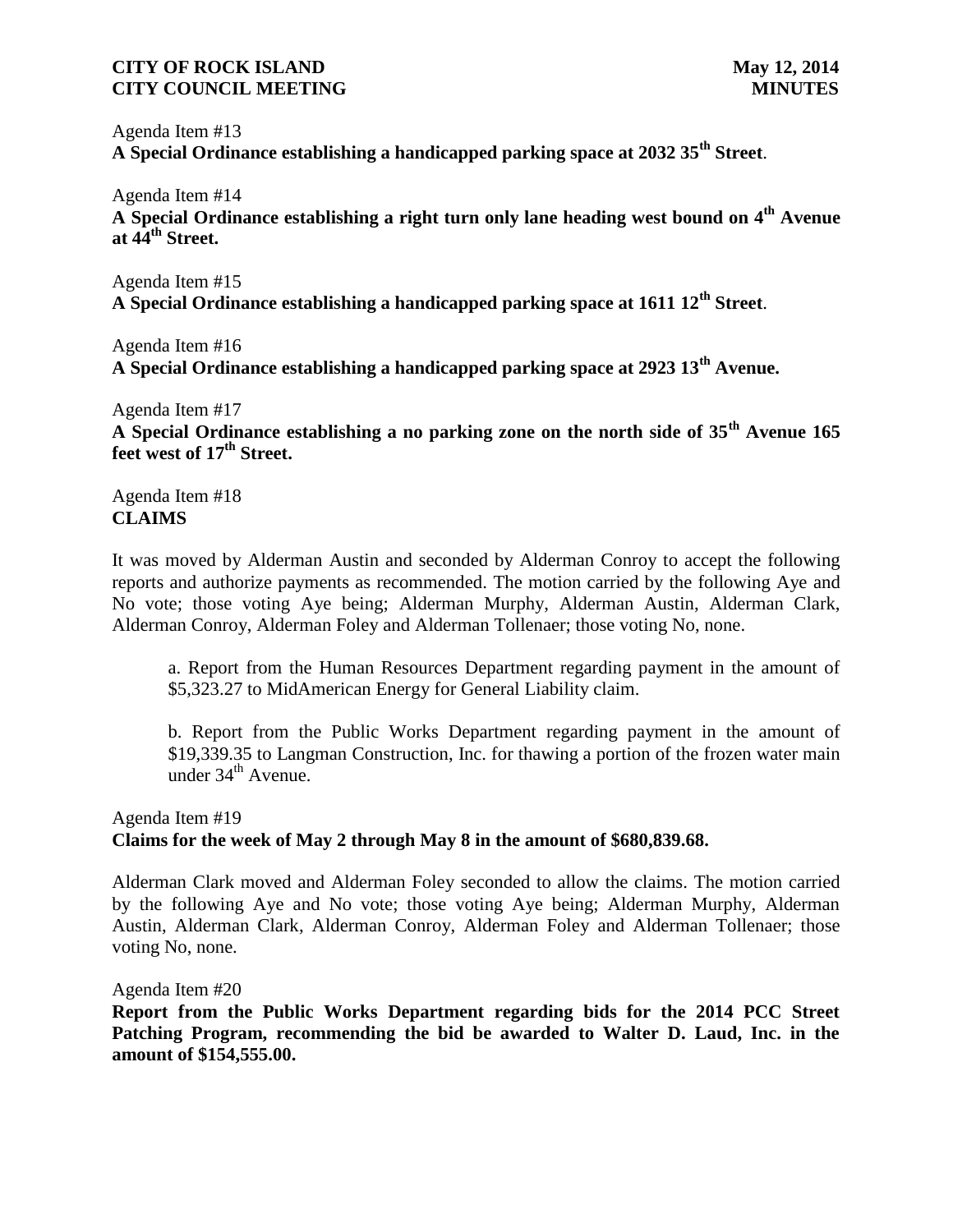It was moved by Alderman Murphy and seconded by Alderman Conroy to award the bid as recommended and authorize the City Manager to execute the contract documents. The motion carried by the following Aye and No vote; those voting Aye being; Alderman Murphy, Alderman Austin, Alderman Clark, Alderman Conroy, Alderman Foley and Alderman Tollenaer; those voting No, none.

### Agenda Item #21

# **Report from the Public Works Department regarding the 2014 Mudjacking Program, recommending to extend the 2013 maintenance contract with Kelly Construction in order to perform the required maintenance through 2014.**

Alderman Conroy moved and Alderman Murphy seconded to approve the extension as recommended. The motion carried by the following Aye and No vote; those voting Aye being; Alderman Murphy, Alderman Austin, Alderman Clark, Alderman Conroy, Alderman Foley and Alderman Tollenaer; those voting No, none.

### Agenda Item #22

**Report from the Public Works Department regarding an Adopt-A-Highway agreement with Bob Hansen of Keep Rock Island Beautiful to adopt 38th Street from 31st Avenue to Blackhawk Road and an Adopt-A-Highway agreement with the Steel Warehouse to adopt a section of the Rock Island Industrial Park for the locations as stated in the report.**

It was moved by Alderman Murphy and seconded by Alderman Austin to approve the agreements as recommended and authorize the City Manager to execute the contract documents. The motion carried by the following Aye and No vote; those voting Aye being; Alderman Murphy, Alderman Austin, Alderman Clark, Alderman Conroy, Alderman Foley and Alderman Tollenaer; those voting No, none.

## **Agenda Items 23 and 24**

Alderman Conroy moved to consider, suspend the rules and pass the ordinances for items 23 and 24, Alderman Foley seconded. The motion carried by the following Aye and No vote; those voting Aye being; Alderman Murphy, Alderman Austin, Alderman Clark, Alderman Conroy, Alderman Foley and Alderman Tollenaer; those voting No, none.

Agenda Item #23

**Report from the Community and Economic Development Department regarding an Ordinance approving a redevelopment agreement with Daniel R. Bonowski dba Jaded Gypsy Tattoo, subject to minor attorney modifications and authorizing the City Manager to execute the contract documents.**

Agenda Item #24

**Report from the Community and Economic Development Department regarding a Special Ordinance authorizing acquisition and transfer of property as it relates to Blackhawk College and in support of the Watchtower redevelopment project.**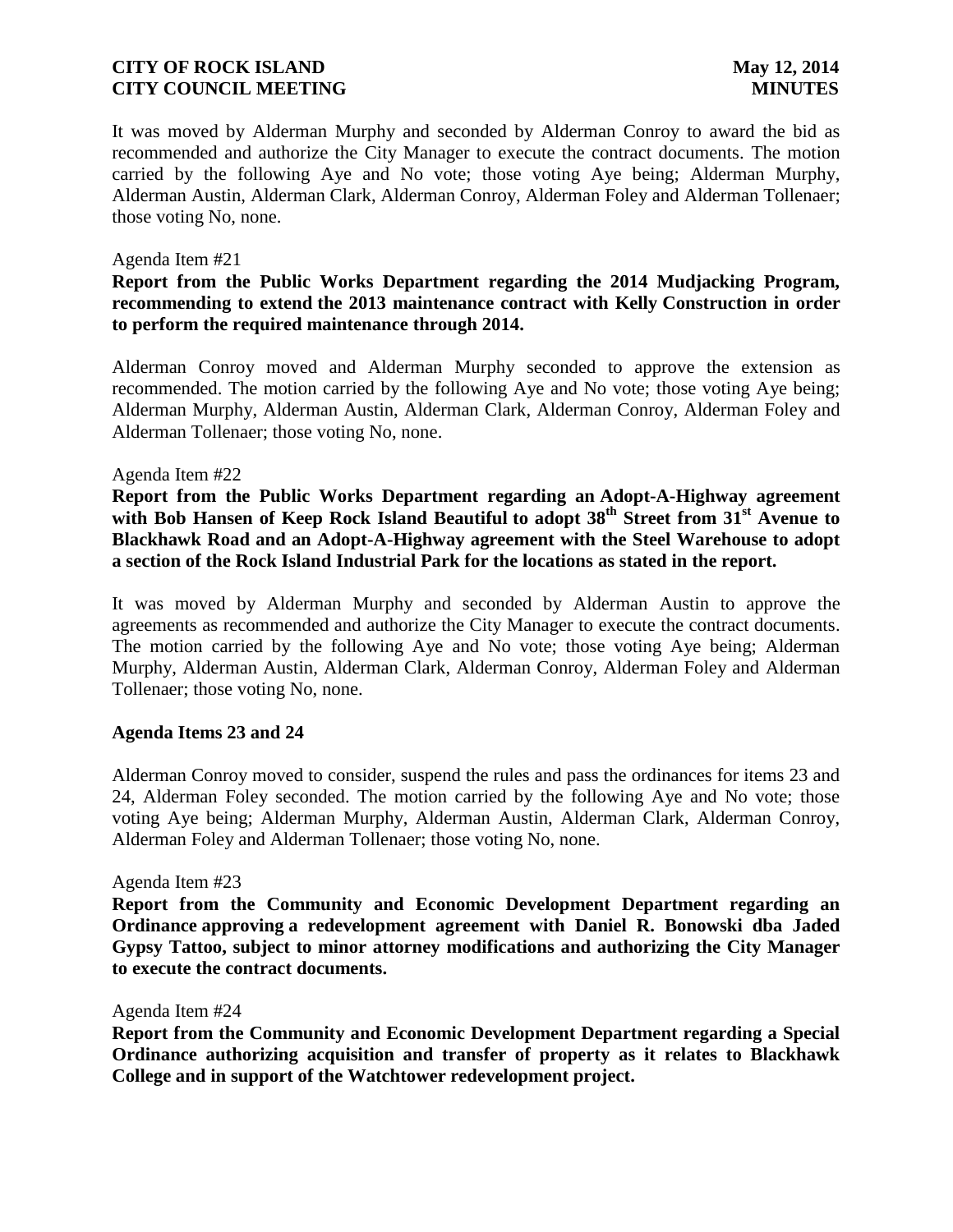#### Agenda Item #25

**Report from the Parks and Recreation Department regarding a Highway Resolution for the closure of 1st Avenue between 17th Street and 20th Street on Thursday, July 3, 2014 (rain**  date Friday, July 4<sup>th</sup>) and possible closure of the entry to the Centennial Bridge if required, **and a Highway Resolution for the closure of the Centennial Bridge for conducting a Fireworks display if flooding occurs.**

Alderman Foley moved and Alderman Tollenaer seconded to adopt the resolutions as recommended. The motion carried by the following Aye and No vote; those voting Aye being; Alderman Murphy, Alderman Austin, Alderman Clark, Alderman Conroy, Alderman Foley and Alderman Tollenaer; those voting No, none.

#### Agenda Item #26

# **Report from the Finance Department regarding an adjustment to the CY2014 Budget, recommending increasing the MLK Activity Fund budget in the amount of \$1,800.98.**

It was moved by Alderman Clark and seconded by Alderman Conroy to approve the budget adjustment as recommended. The motion carried by the following Aye and No vote; those voting Aye being; Alderman Murphy, Alderman Austin, Alderman Clark, Alderman Conroy, Alderman Foley and Alderman Tollenaer; those voting No, none.

#### Agenda Item #27

**Report from the Community and Economic Development Department regarding a request from Jerry Bergheger of Jake O's Grille for a Riverfront Corridor Overlay District site plan review for a proposed freestanding sign to replace the existing freestanding sign located in the north front yard at 2900 46th Avenue**.

Alderman Tollenaer moved and Alderman Conroy seconded to approve the request as recommended. The motion carried by the following Aye and No vote; those voting Aye being; Alderman Murphy, Alderman Austin, Alderman Clark, Alderman Conroy, Alderman Foley and Alderman Tollenaer; those voting No, none.

#### Agenda Item #28

**Report from the Community and Economic Development Department regarding a request from Scott Christiansen for a Riverfront Corridor Overlay District site plan review for a proposed building expansion in order to construct three one-story additions to an existing industrial building at 350 44th Street.**

It was moved by Alderman Conroy and seconded by Alderman Murphy to approve the request as recommended. The motion carried by the following Aye and No vote; those voting Aye being; Alderman Murphy, Alderman Austin, Alderman Clark, Alderman Conroy, Alderman Foley and Alderman Tollenaer; those voting No, none.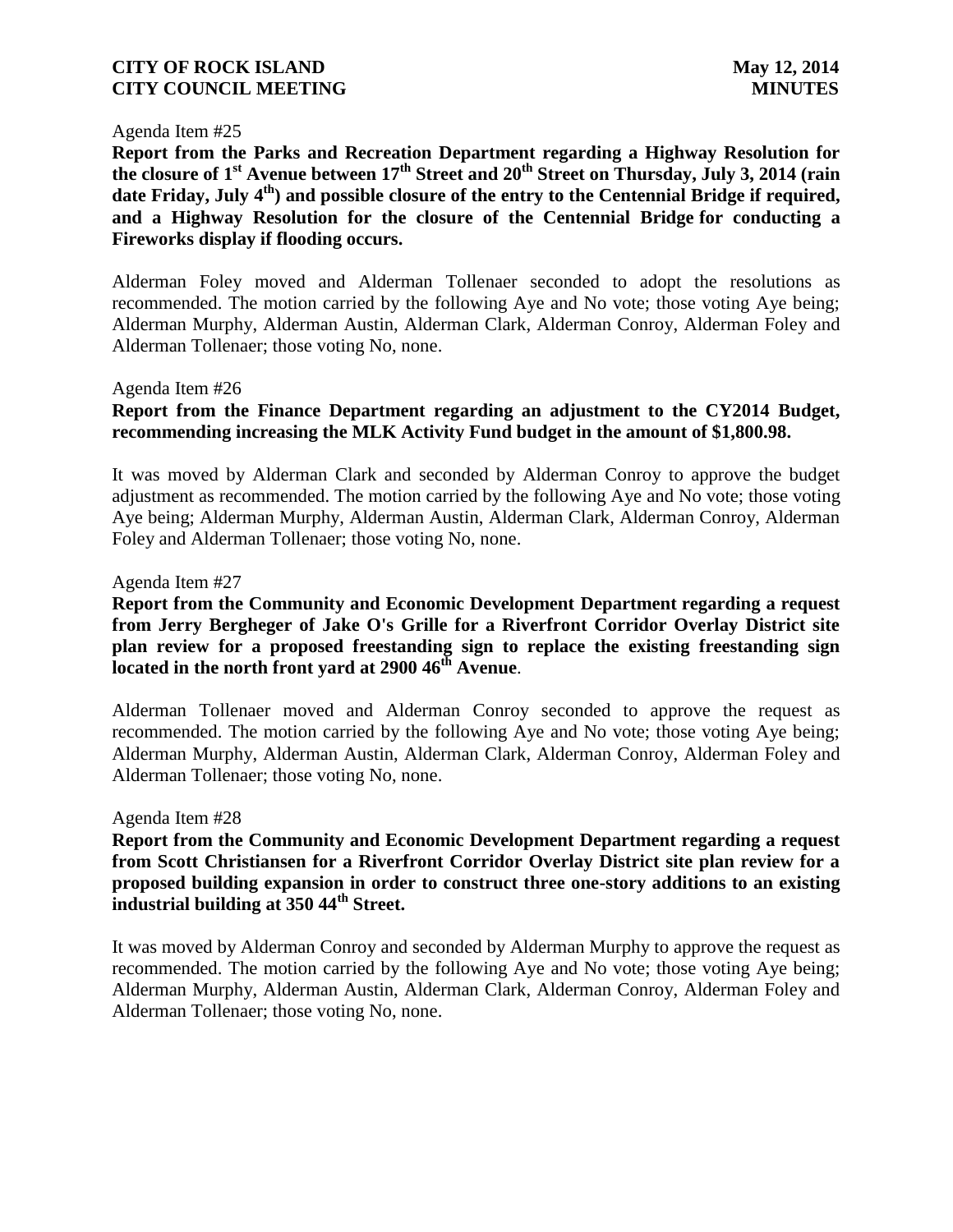#### Agenda Item #29

**Report from the Martin Luther King Center regarding a street closing and sound amplification request for their 28th annual King Center Family Fun Day Celebration scheduled for Saturday, August 2, 2014, requesting that food vendor inspection fees and sound amplification fees be waived.** 

Alderman Clark moved and Alderman Murphy seconded to approve the requests and waive the fees as recommended. The motion carried by the following Aye and No vote; those voting Aye being; Alderman Murphy, Alderman Austin, Alderman Clark, Alderman Conroy, Alderman Foley and Alderman Tollenaer; those voting No, none.

#### Agenda Item #30

# **Report from the City Clerk regarding a request from On The Rock Grille and Bar to hold live entertainment outside in their pavilion on Friday and Saturday nights beginning May 1, 2014 through April 30, 2015 at 4619 34th Street.**

Alderman Tollenaer moved and Alderman Conroy seconded to approve the request as recommended, subject to complying with all liquor license regulations and subject to being closed down early if noise complaints are received. The motion carried by the following Aye and No vote; those voting Aye being; Alderman Murphy, Alderman Austin, Alderman Clark, Alderman Conroy, Alderman Foley and Alderman Tollenaer; those voting No, none.

Agenda Item #31

# **Report from the City Clerk regarding an Activity application and Resolution for the annual Ride the River event to be held on Sunday, June 15, 2014.**

It was moved by Alderman Austin and seconded by Alderman Murphy to approve the application as recommended and adopt the resolution. The motion carried by the following Aye and No vote; those voting Aye being; Alderman Murphy, Alderman Austin, Alderman Clark, Alderman Conroy, Alderman Foley and Alderman Tollenaer; those voting No, none.

Agenda Item #32 **Other Business.**

No one signed up to address Council to speak on a topic.

Alderman Murphy reminded everyone to Shop Rock Island. Alderman Murphy stated that Ray's Appliances has been a staple in downtown Moline for a long time. Alderman Murphy added that they are moving to Rock Island on Blackhawk Road and  $11<sup>th</sup>$  Street. Alderman Murphy advised that they sell reconditioned appliances and they also have a service department. Alderman Murphy encouraged everyone to shop local.

Alderman Foley stated that this is National Small Business Week. Alderman Foley thanked everyone for supporting small businesses; they are very vital and crucial to the City of Rock Island.